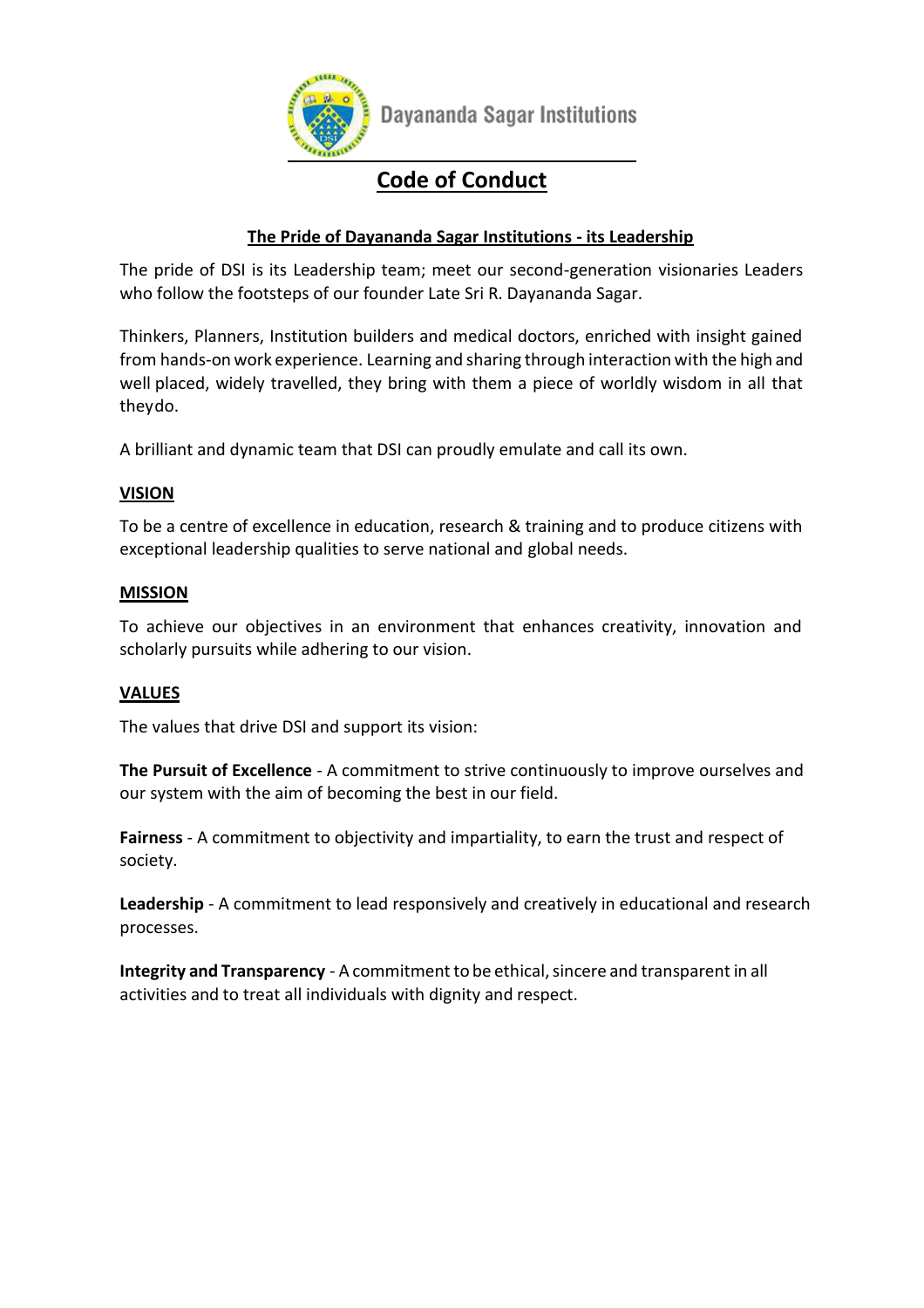

### **Code of Conduct For Students**

- 1. Students should maintain high standard of discipline while on & off campus.
- 2. They should be present in the class room 15 minutes before the commencement of the class.
- 3. They should maintain decorum in the classroom.
- 4. Minimum of 75% attendance in an academicyear is essential and students should strive for above 90% attendance for maximum academic benefit.
- 5. They should do the Project work, assignments and presentations as directed by the faculty.
- 6. They should respect the teachers and non-teachingstaff.
- 7. Romantic relationship between student and any member of the staff is forbidden.
- 8. They should wear the prescribed uniform and/or dress code as per orders in vogue.
- 9. Ragging is strictly prohibited in the college premises.
- 10.Drinking alcohol, chewing tobacco, eating Gutka, narcotics use and smoking are strictly prohibited on campus.
- 11. Interaction with the opposite gender should be with mutual consent, without any obscenity or inappropriateness and within the ambit of decency.
- 12. They should ensure cleanliness of thepremises, and help maintain high standard of hygiene & sanitation.
- 13. They should follow the parking rules applicable in the campus.
- 14.They should maintain cordial relationship with their class-mates, juniors and seniors.
- 15.In leisure hours, they are advised to use the library and other facilities earmarked for academics, entertainment and sports.
- 16. They should handle the college properties with care. Damage to furniture of fixtures will lead to appropriate penalty or suspension from college.
- 17.Students should stay away from any anti-social activities of any kind.
- 18. Violence of any kind on campus will attract disciplinary proceedings as per the law and suspension from college.
- 19.Seek prior approval of concerned Faculty/ Head for any leave of absence.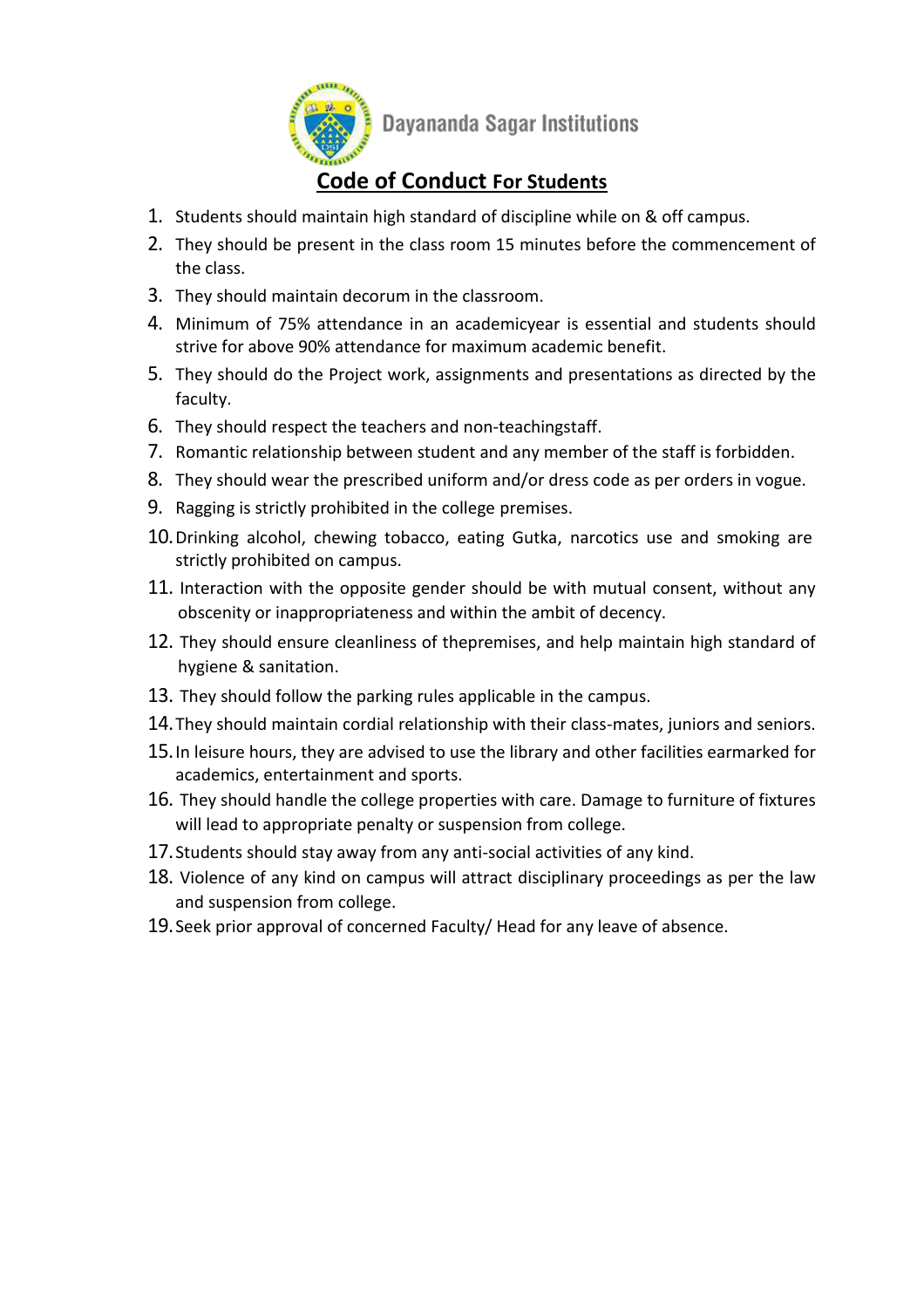

## **Code of Conduct For Teachers**

- 1. Teachers should dress elegantly the dress should be worn as per the instructions in vogue.
- 2. Teachers should be present in the classroom room 5 Minutes before the commencement of the class.
- 3. Teachers should behave in a professional manner with the students and treat them with dignity.
- 4. They should co-operate in keeping the premises clean and hygienic.
- 5. They should strive to inculcate cleanliness among students.
- 6. They should prepare for the class well in advance.
- 7. Teachers should be available to the students, for any clarifications or discussions, after the class hours in the staffroom.
- 8. Teachers should use all the modern teaching techniques, e.g. using speakers, projectors, internet etc.
- 9. Teachers should update and enhance their study material or presentation material from time to time.
- 10. Teachers should take the attendance of the students without fail.
- 11. Teachers should not allow improperly dressed students into the class.
- 12. Teachers should maintain good discipline in the class among students.
- 13. Teachers should behave professionally withcolleagues, students and non-teaching staff alike.
- 14.Drinking alcohol, chewing tobacco, eating Gutka, narcotics use and smoking are strictly prohibited on campus.
- 15.Teachers should be responsible and interact positively with parents and other stake holders in educating the students.
- 16.Teachers should be good counselors and facilitators.
- 17.Romantic relationship with students is forbidden.
- 18.Establish yourselves as a Role Model for students and practice what youpreach.